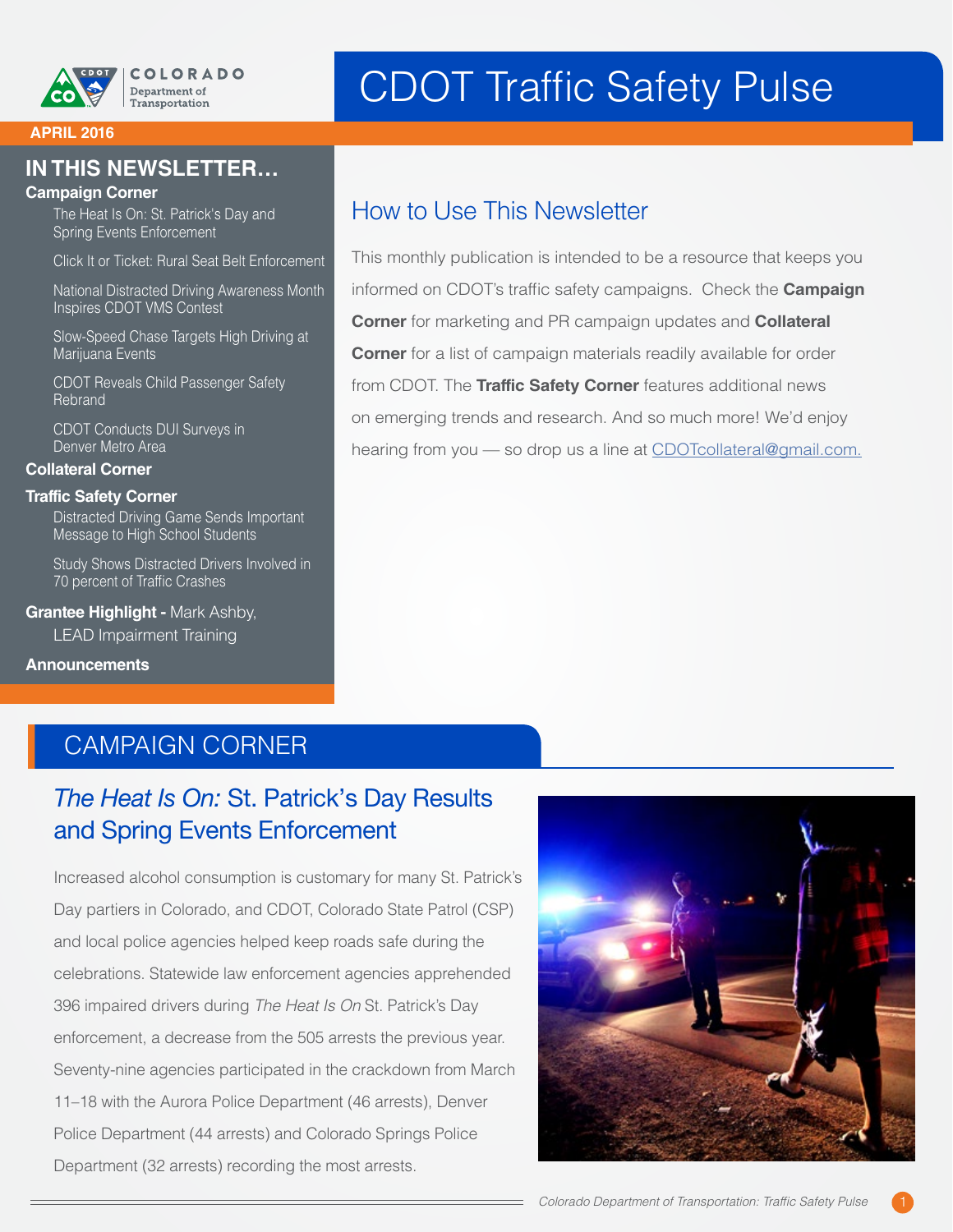[CLICK HERE](https://youtu.be/jI1miXzleW8) to see our efforts at the Irish Snug on Saint Patrick's Day, reminding bar patrons to Know Their Limit and our BAC experiment.

Next for *The Heat Is On* campaign is Spring Events enforcement, which is currently active and runs until May 15. The enforcement period coincides with annual events like graduations, spring breaks and the start of baseball season.

# *Click It or Ticket:* Rural Seat Belt **Enforcement**

Colorado rural communities use seat belts less than other regions in the state so the latest *Click It or Ticket* enforcement period increased patrols in those areas in an effort to get more people to buckle up. In coordination with CDOT, the Colorado State Patrol and local law enforcement agencies cited 1,593 unbuckled drivers and passengers during the campaign. CDOT and CSP hope the enforcement will have



a lasting impact on both drivers and passengers in rural counties. Seat belts protect motorists and passengers from being ejected from vehicles in violent crashes and also prevent people from colliding with each other inside the vehicle.

The *Click It or Ticket* campaign will continue with May Mobilization enforcement from May 23 to June 5.

# National Distracted Driving Awareness Month Inspires CDOT VMS Contest

The National Safety Council and others recognize April as National Distracted Driving Awareness Month to draw attention to the distracted driving epidemic and resulting fatalities in the United States.

Distracted driving continues to be a major priority for CDOT and, in accord with National Distracted Driving Awareness Month, the agency called on its Facebook followers to submit distracted driving messages to be used on state highway signs. The contest received more than 360 submissions, and CDOT selected a few favorites and put them to

a public vote. Here are some of our favorites:

*DROP THE PHONE TO MAKE IT HOME TEXTING WHILE DRIVING? OH CELL NO DON'T DRIVE IN-TEXT-ICATED ONE TEXT OR CALL CAN END IT ALL LET'S MAKE A DEAL: TWO HANDS ON THE WHEEL SCROLLING LEADS TO ROLLING*



CDOT hopes the VMS messages will remind drivers to drop distractions while driving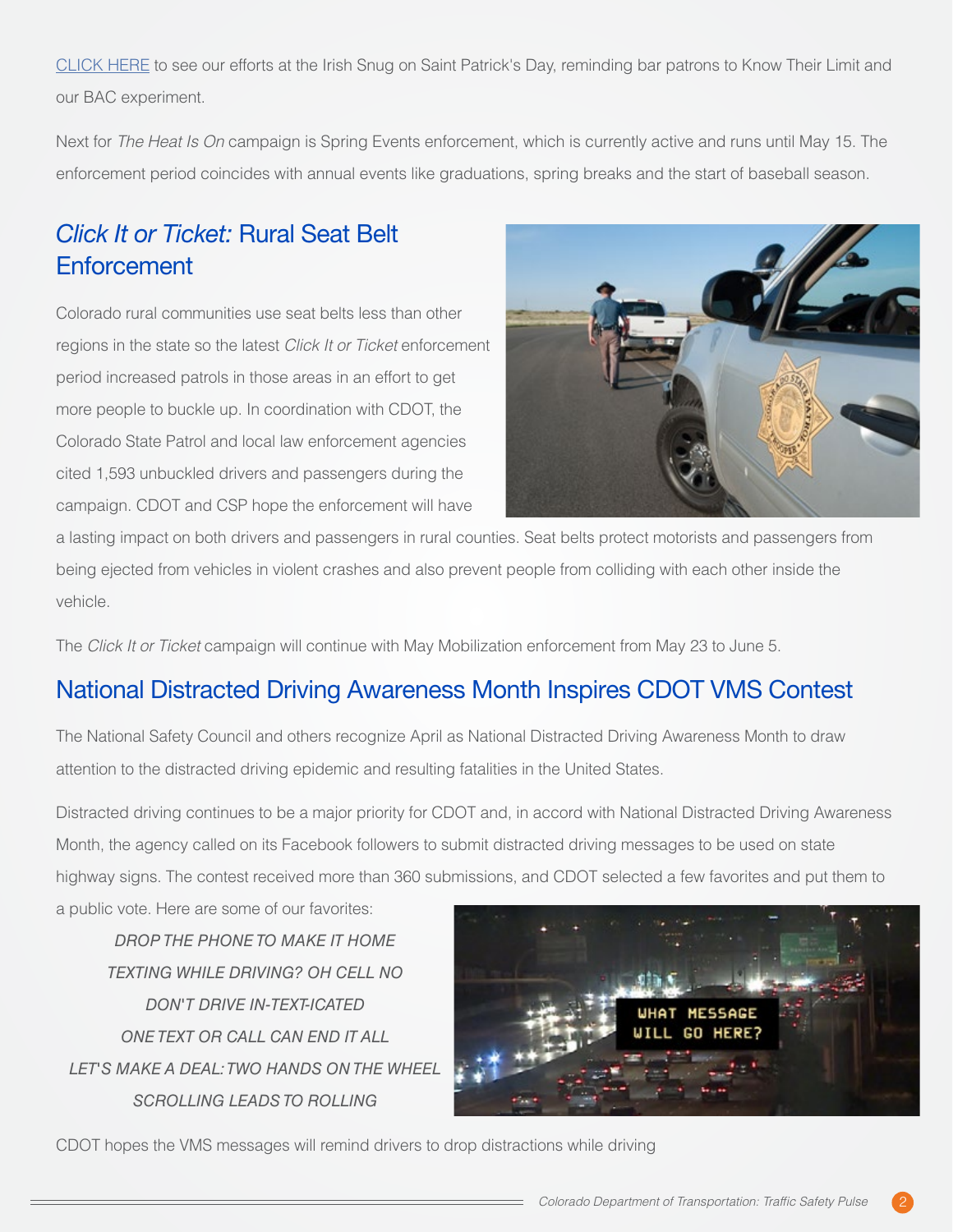# Slow-Speed Chase Targets High Driving at Marijuana Events

Annual marijuana-centric events throughout the state draw thousands of marijuana users to Colorado each April. This year CDOT took the opportunity to reintroduce the *Drive High, Get a DUI* campaign to the masses. The campaign's anti-impaired driving message reached crowds with



a "Slow-Speed Chase" demonstration — a mock police chase complete with two wrapped vehicles showcasing critical marijuana DUI messaging, reminding drivers that marijuana impairs perception of time, distance and speed, and can result in a DUI. CDOT hopes the messages will remind marijuana users about the dangers of driving after consuming marijuana and that marijuana related DUI arrests occur more often than people think – one in seven DUIs involve marijuana.



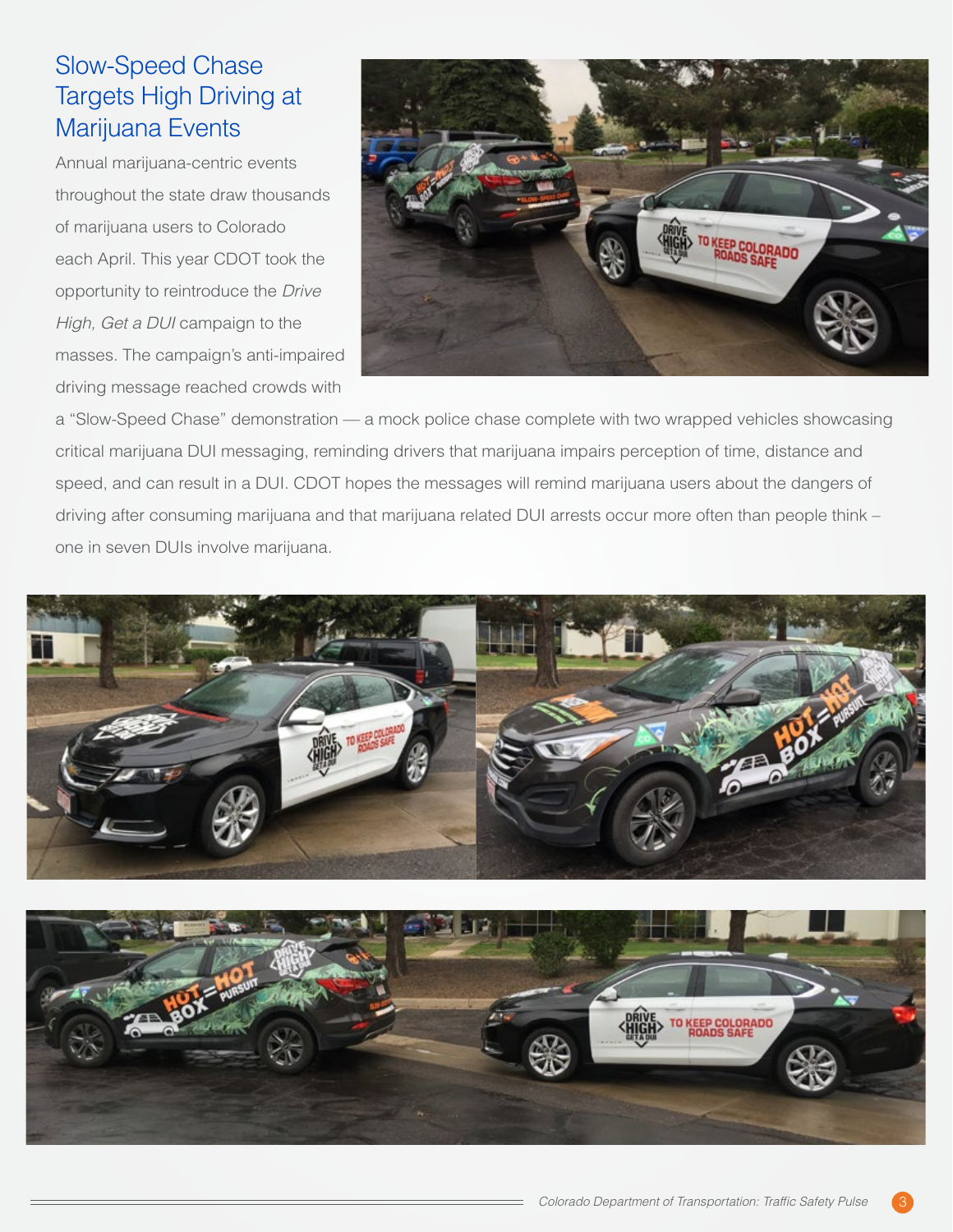

# CDOT Reveals Child Passenger Safety Rebrand

CDOT representatives unveiled the new Child Passenger Safety campaign creative at the 23rd Annual Fire and Safety Educators Conference in Colorado Springs. The reveal showcased the new logo, refreshed website and improved educational materials and videos. [CLICK HERE](https://youtu.be/seQhTFy0q14) to view the new video. The conference was held from April 26-28 at the Cheyenne Mountain resort and empowered life safety professionals to enhance their risk reduction skills. This three-day meeting featured speakers from across North America who addressed a collection of topics that enable participants to become better risk reduction resources.

# CDOT Conducts DUI Surveys in Denver Metro Area

The consequences of drunk driving affect the safety and wellbeing of every community in Colorado. Each year, more than 26,000 people are arrested for DUI in Colorado and 150 people die in alcohol-related traffic crashes. In February 2016, CDOT conducted surveys in the Denver Metro area with Spanish-speaking Hispanic men, ages



21-54, asking questions about drinking and driving. The survey asked participants about social perceptions around drunk driving and recommends tactics to avoid a DUI:

- Make plans in advance for getting home safely
- Assign a designated driver
- Leave your vehicle at home and take public transit, a taxi, Lyft or Uber

Check out the full video [HERE](https://www.youtube.com/watch?v=ulBj1lfECxY&feature=youtu.be).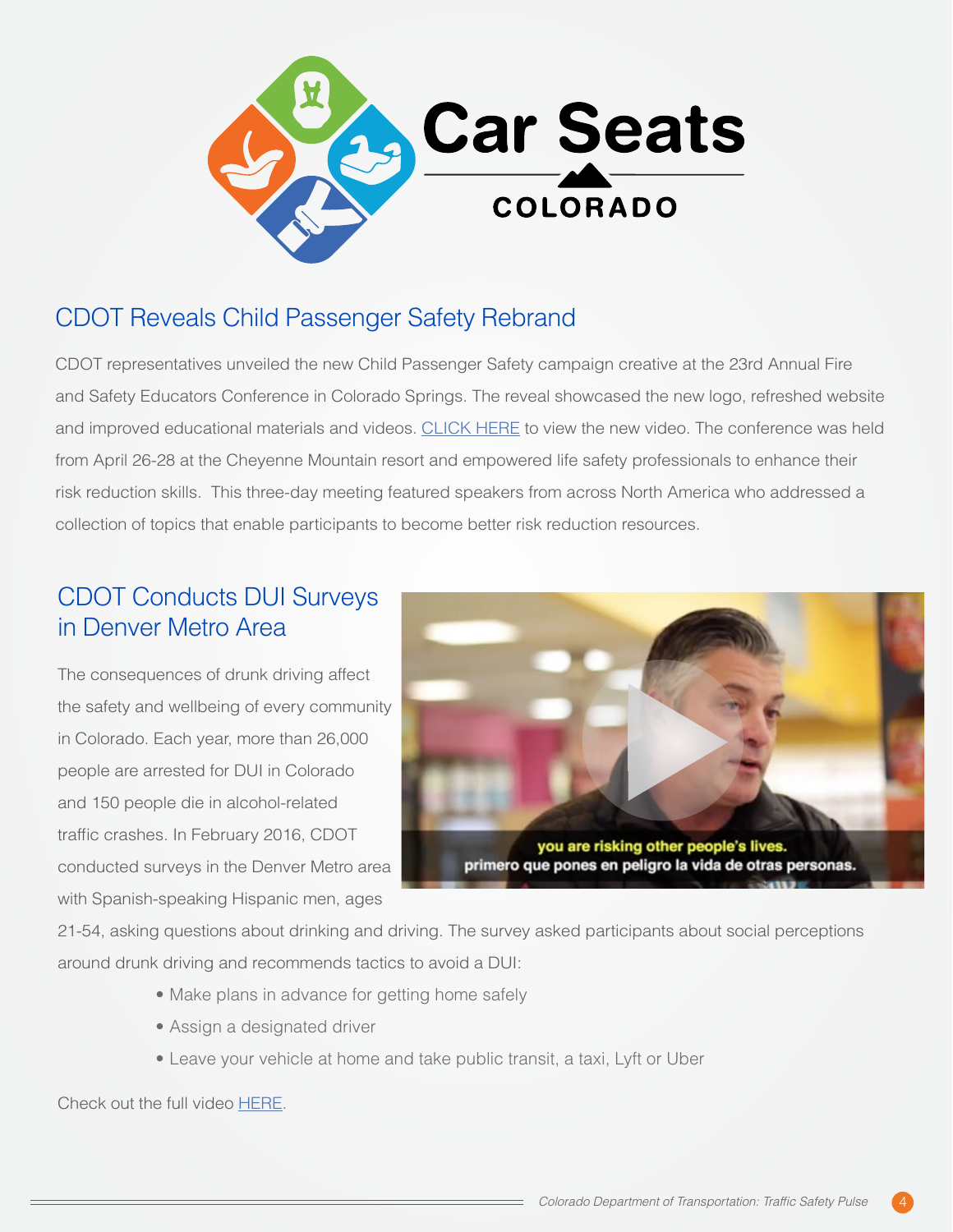# COLLATERAL CORNER

### Collateral Requests:

CDOT has streamlined the process for requesting hard copies of brochures, fact sheets, stickers, fliers and more. Send requests to [CDOTcollateral@gmail.com](mailto:CDOTcollateral@gmail.com). Once we receive your request we will check inventory and contact you about availability.

Interested in collateral from NHTSA? Visit: [mcs.nhtsa.gov](http://mcs.nhtsa.gov).

# Collateral Inventory:

Limited quantities of the following materials are available. Large collateral requests will need to be picked up directly from CDOT Headquarters - 4201 E. Arkansas Ave., Denver, CO 80222.

| <b>Campaign</b>                             | <b>Collateral</b>                                    |
|---------------------------------------------|------------------------------------------------------|
| <b>Child Passenger Safety</b>               | <b>Bilingual Child Seat Guide Brochure</b>           |
| <b>Child Passenger Safety</b>               | <b>Booster Seat Spanish Brochure</b>                 |
| <b>Child Passenger Safety</b>               | Booster Seat English Brochure                        |
| <b>Click It Or Ticket</b>                   | 2015 Campaign Posters                                |
| Click It Or Ticket                          | Rural Truck Safety Myth Table Tent                   |
| Click It Or Ticket                          | <b>Occupant Protection Poster</b>                    |
| Click It Or Ticket / Child Passenger Safety | Spanish Rack Card                                    |
| Cone Zone                                   | Slow for the Cone Zone Brochure                      |
| <b>Distracted Driving</b>                   | A Text is a Five Second Blindfold Static Poster      |
| <b>Distracted Driving</b>                   | A Text is a Five Second Blindfold Interactive Poster |
| <b>Distracted Driving</b>                   | A Text is a Five Second Blindfold Spanish Brochure   |
| <b>Distracted Driving</b>                   | <b>Campaign Reveal Brochure</b>                      |
| <b>Distracted Driving</b>                   | A Text is a Five Second Blindfold English Brochure   |
| Drive High, Get A DUI                       | <b>Dispensary Posters</b>                            |
| Drive High, Get A DUI                       | Marijuana Law Prescription Pad                       |
| Drive High, Get A DUI                       | Marijuana Law Prescription Pad Spanish               |
| Motorcycle Safety                           | Motorcycle Skill Rating Map                          |
| The Heat Is On                              | Don't Risk It Poster with BAC limits                 |
| The Heat Is On                              | If You Drink, Don't Drive Spanish Poster             |
| The Heat Is On                              | <b>R U Buzzed Card</b>                               |
| The Heat Is On                              | Spanish Rack Card                                    |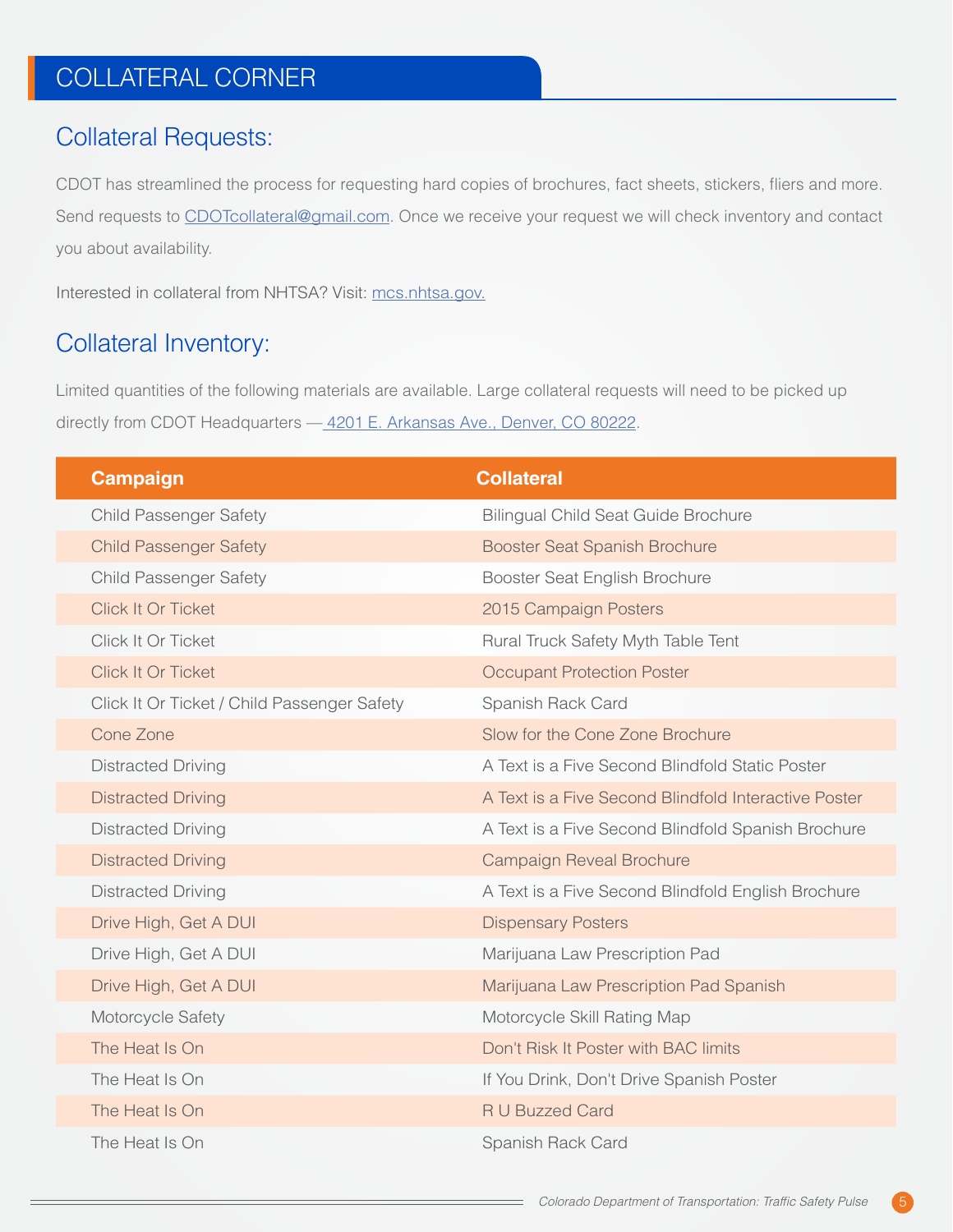# TRAFFIC SAFETY CORNER

# Distracted Driving Game Sends Important Message to High School Students

Last month, students from Conifer High School were treated to an engaging game that teaches the importance of ignoring cell phones while driving thanks to CDOT, Drive Smart, the school's Teens in the Driver's Seat group and the Parent-Teacher-Student Association. The rapid-paced game is called Think Fast Interactive and merges culture, history and math trivia with questions and statistics about Colorado's teen-driving laws and the dangers of distracted driving. Dubbed "edu-tainment", the game incorporates loud music and an energized game host to keep students engaged throughout. In the end, students leave with an unforgettable reminder to leave cells phones alone when driving.

#### **Think Fast Interactive presented the following statistics to Conifer High School students:**

- It takes an average 4.6 seconds to read a text, and a car moving 55 mph can travel the length of a football field in that time.
- Car crashes are the No. 1 killer of teens, with 83 percent of those teens not wearing seatbelts and 60 percent of the deaths alcohol-related.

# Study Shows Distracted Drivers Involved in 70 percent of Traffic Crashes

A new study published in Proceedings of the National Academy of Sciences has further established the imminent dangers of distracted driving. The study discovered that 90 percent of the crashes observed were the result of driver-related factors – distraction, error, impairment and fatigue – and 70 percent directly involved distracted drivers. Onboard video cameras, sensors to monitor speed



and acceleration and GPS location were used to complete observations of more than 3,500 drivers over a threeyear period.

Researchers determined that dialing a cell phone is the most dangerous distraction and increases the risk of a crash by 12 times. Other distractions identified as the most dangerous are: reaching for an item other than a cell phone (increased risk by nine times); texting (increased risk by six times); reaching for a cell phone (increased risk by five times); and browsing a phone or reading email (increased risk by three times). The study added that crying or being visibly angry is considered a distraction and increases the crash risk by 10 times.